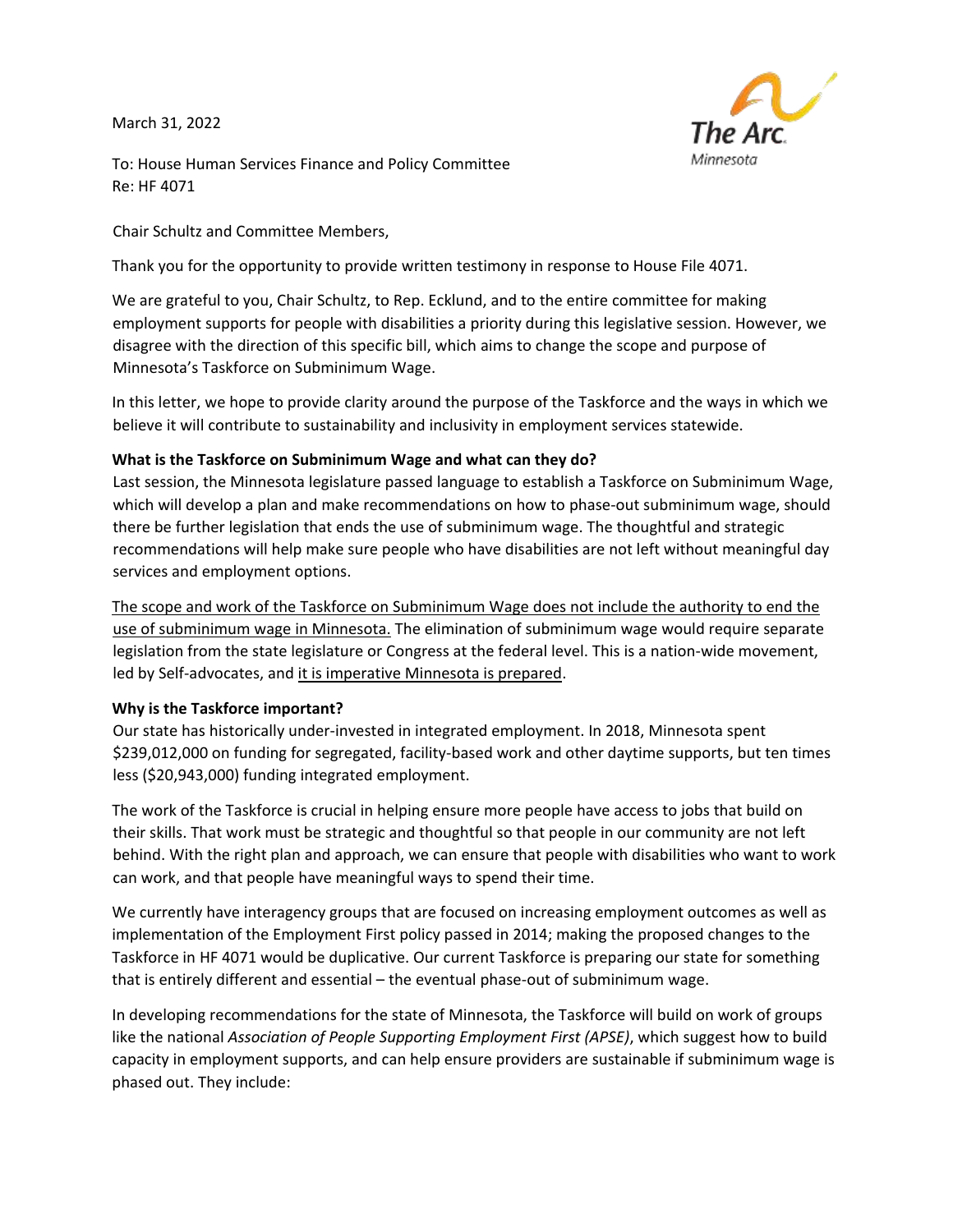- "Technical assistance and supports should be provided… to the holders of 14(c) certificates themselves, in order to move the individuals currently receiving sub-minimum into employment opportunities in the community at minimum wage or higher"
- "Effort must be undertaken to improve the overall quality of community employment outcomes both in terms of individual outcomes (wages, hours, diversity of employment), system outcomes (efficiency and effectiveness), and proper funding of services and long-term support."
- "It is unacceptable to eliminate an individual's day services and supports as a result of the phase out of sub-minimum wage."

Along with the Taskforce legislation passed last session in Minnesota, there are resources dedicated to providers that commit to phasing out their use of subminimum wage certificates, also known as 14(c). There are providers across the state that have successfully done so. Those providers are still in business, and still support people with intellectual and developmental disabilities (IDD). Many other providers are planning and in progress of phasing out their 14(c) certificates.

The legislature was wise last session in enacting reinvention grants to support providers in their transition. Along with the Taskforce's recommendations, the reinvention grants can support providers as they move toward a model that affords people with IDD the opportunity to find and keep jobs and careers that build on their strengths while paying them equitably.

## **Why is it important to make a plan to phase out subminimum wage?**

There is momentum nationwide and in Congress to phase out subminimum wage. This effort is led by people with disabilities, who want more opportunity for and investment in employment. It is imperative that Minnesota – the state with one of the highest numbers of subminimum wage certificates per capita – be prepared to ensure consistent, stable employment supports when this phase-out occurs. Many other states across the country – from Alaska, to Texas, to New Hampshire, and beyond – have already taken on this transition, and Minnesota is lagging far behind. The changes to the purpose of the Taskforce in HF 4071 would prevent Minnesota from developing a plan in response to the eventual prohibition of subminimum wage at the federal level.

Furthermore, we believe that Section 14(c) of the Fair Labor Standards Act is outdated and needs to be changed. The practice of paying people with disabilities less than minimum wage in jobs goes against The Arc Minnesota's mission to promote and protect the human rights of people with IDD. Phasing out 14(c), subminimum wage, segregated employment, and other employment-related policies that discriminate against people with disabilities will help advance equity, drive social change, and truly protect human rights.

## **What comes next?**

The Taskforce's purpose is to support people with disabilities, especially those with concerns about what a phase-out would mean for them. We would like to continue this conversation with people with disabilities and families so they understand the work being done to ensure they or their loved ones will always have the meaningful services and support they need to have belonging, justice, freedom, and citizenship in their communities.

We must not reverse course on the legislature's forward-thinking approach to advancing equity and opportunity for Minnesotans who have IDD through this Taskforce. We implore you to allow the